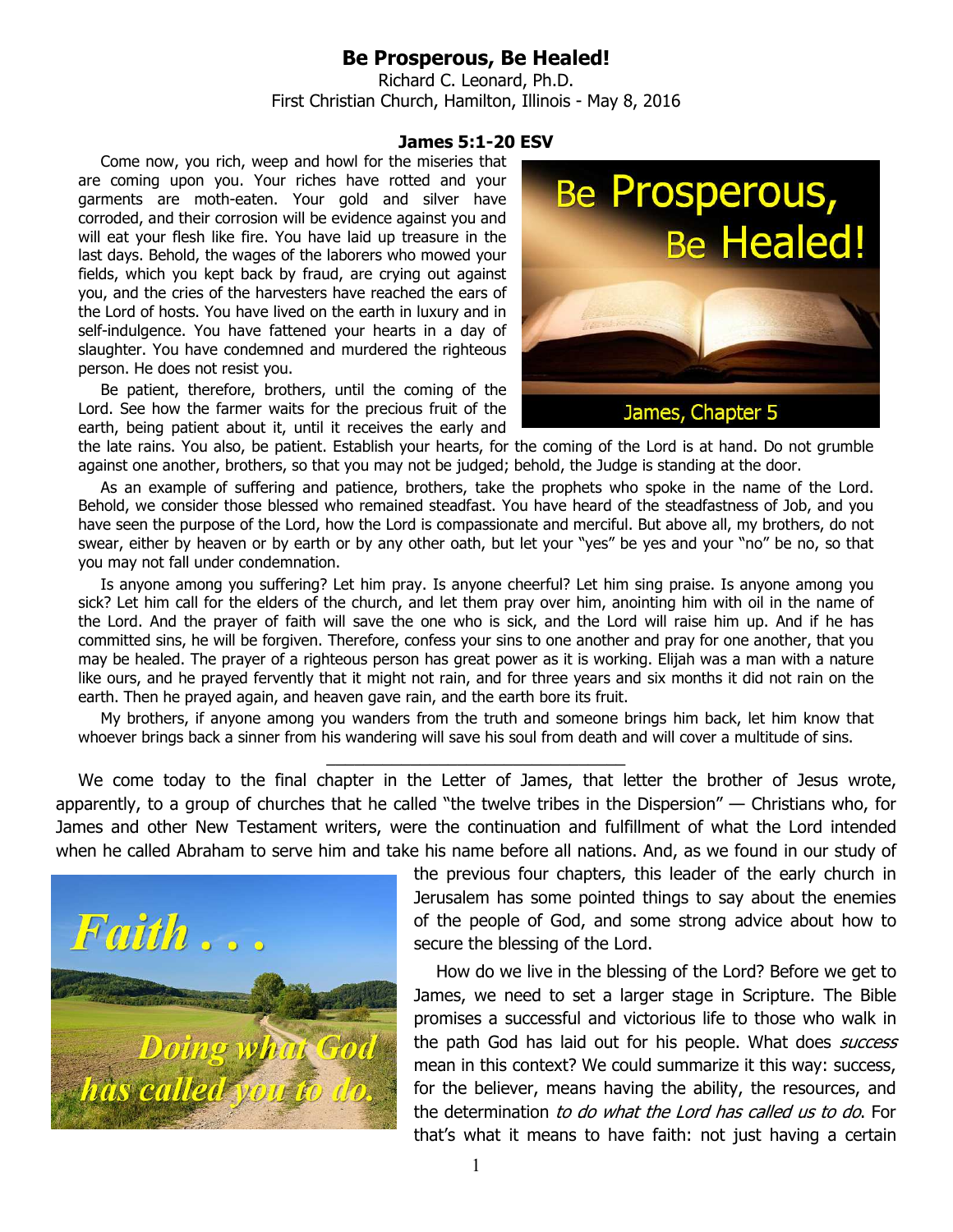belief in our head, or even a trust in God's love and care for us, but *following through* on the assignment God has given each of us in life, and drawing on the resources his Holy Spirit gives us to carry out those responsibilities. As James wrote in chapter 2, "You believe that God is one; you do well. Even the demons believe — and shudder!" (2:19). But they're still demons, and a person who says, "I believe," but then doesn't do what God wants him to do, with the abilities God has given him, isn't walking with God. That's how James ended the previous chapter, chapter 4: "Whoever knows the right thing to do and fails to do it, for him it is sin" (4:17).

So Scripture lays out a pathway for success through obedience to the commands of the Lord, conforming to the pattern of life he has laid down in the Word. As Proverbs 22:4 states, "The reward for humility and fear of

the LORD is riches and honor and life." Not only is a prosperous life the promise of God, but he also offers a life of freedom from disease. To the children of Israel, having escaped the slavery of Egypt in the Exodus, he declared, "If you will diligently listen to the voice of the LORD your God, and do that which is right in his eyes, and give ear to his commandments and keep all his statutes, I will put none of the diseases on you that I put on the Egyptians, for I am the LORD, your healer" (Exodus 15:26). Healing, as well as wealth, comes through placing ourselves under the Word of God; as Psalm 107 says, "He sent out his word and healed them, and delivered them from their destruction" (Psalm 107:20).



You see, the Bible looks upon poverty and sickness as a curse, the result of stepping aside from the way of the Lord. In Deuteronomy 28, Moses proclaims the blessing of the Lord on those who serve him; "The Lord will make you the head, and not the tail" (Deuteronomy 28:13). But that chapter devotes 54 out of 68 verses to a description of the curses that come upon a people that turns aside from following God's way. Included in this list are poverty, sickness, confusion, defeat, and things so horrible that we wouldn't like to read that chapter as our morning Scripture lesson.



But here's the good news: *Jesus has delivered us from* the curse. As Paul states in Galatians 3, "Christ redeemed us from the curse of the law by becoming a curse for us  $$ for it is written, 'Cursed is everyone who is hanged on a tree' — so that in Christ Jesus the blessing of Abraham might come to the Gentiles, so that we might receive the promised Spirit through faith" (Galatians 3:13-14). And Peter writes, in 1 Peter 2, "He himself bore our sins in his body on the tree, that we might die to sin and live to righteousness. By his wounds" — by his stripes — " $vou$ have been healed" (1 Peter 2:24). In summing up all Israel as Messiah, and all people as Son of man, in himself, Jesus took our failures, sins, and diseases to his

cross and opened up the door to the resurrection life of wholeness — of victory over lack, and sickness, and despair, and everything that partakes of the curse of sin.

And this life of blessing was present for all who came to Jesus as he went about preaching the gospel of the kingdom in Galilee and Jerusalem. Preaching after the resurrection, Peter declared, "You yourselves know what happened throughout all Judea, beginning from Galilee after the baptism that John proclaimed: how God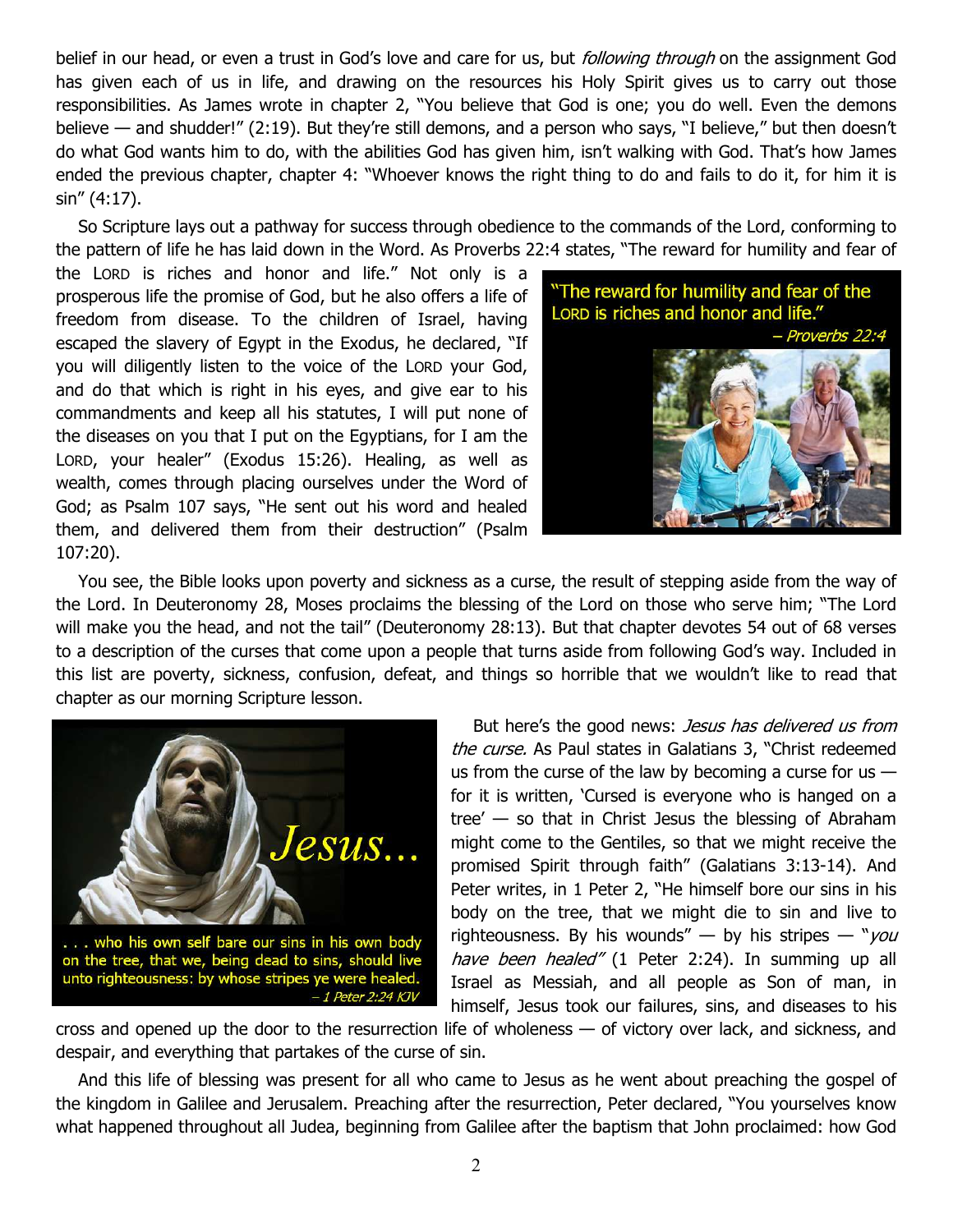anointed Jesus of Nazareth with the Holy Spirit and with power. He went about doing good and healing all who were oppressed by the devil, for God was with him" (Acts 10:37-38). The blessing of the Lord — the blessing God offers to all who serve him — always comes through Jesus. Are you sick? Scripture says Jesus

healed  $all$  who came to him  $-$  no exceptions, no prehealing interviews asking whether you deserve to be healed! Are you hungry? Jesus provided food for thousands who came to hear the message of God's kingdom — no exceptions, no screening to make sure you deserve not to starve! The gospel of the kingdom of God isn't a "gospel" of suffering, and poverty, and disease. It's a gospel of success in life, and having the ability and the resources to do what God calls you to do.

Jesus, you see, wasn't the poor, deprived person some people make him out to be. He went to the cross by his own decision, because that's what he had to do to fulfill the plan of God. "I lay down my life that I may take it up again," he said. "No one takes it from me, but I lay it down





of my own accord. I have authority to lay it down, and I have authority to take it up again. This charge I have received from my Father" (John 10:17-18). But during his earthly ministry Jesus, by the standards of his community, was a wealthy man. He was in business as a contractor, a builder of houses (the Greek word tekton doesn't just mean "carpenter"). As he proclaimed the kingdom of God he called men of substance to follow him: men in the fishing business, or a tax collector for the Romans. They had a common treasury they maintained to give aid to the poor. Wealthy people, including the wife of one of Herod's officials, supported Jesus' work, and at his crucifixion a wealthy man provided the tomb for Jesus burial. As his body hung upon the cross, the Roman soldiers wouldn't cut up his tunic; it was of much finer quality than the clothing of their usual victims, so they cast lots for it instead. Jesus wasn't a poor man, and his life can't be used to justify exalting poverty as a more spiritual state than prosperity.

For our sake he made him to be sin who knew no sin, so that in him we might become the



It boils down to this: God doesn't want you to be sick, or poor, or harassed by the issues of life. If God allowed people to get sick, or go through other difficulties, in order to teach them patience, or build their character, or punish them, then would Jesus have healed all who came to him, or fed that entire hungry crowd of 5,000, no questions asked? No, God wants to bless you with health and success. If you're a believer, there's no virtue in telling everyone what a miserable person you are.

Unhappily, the people who wrote some of our favorite songs didn't have a full knowledge of the Word of God. As a Christian, I'm not a "child of sorrow and of woe." Whatever I was before I came to Jesus, I'm no longer

"such a worm as I," I'm no longer "a wretch like me." Expressions like this can be a way of telling the Lord, "Don't expect too much of me as a Christian." Once we give our lives to Jesus we're the righteousness of God in Christ, so we should be singing about the blessings we now enjoy as the people of God, and not about the misery that goes with godlessness. Negative and condemning speech about ourselves doesn't come from the Lord; it comes from the devil who works upon our unfiltered emotions to make trouble for us, and then uses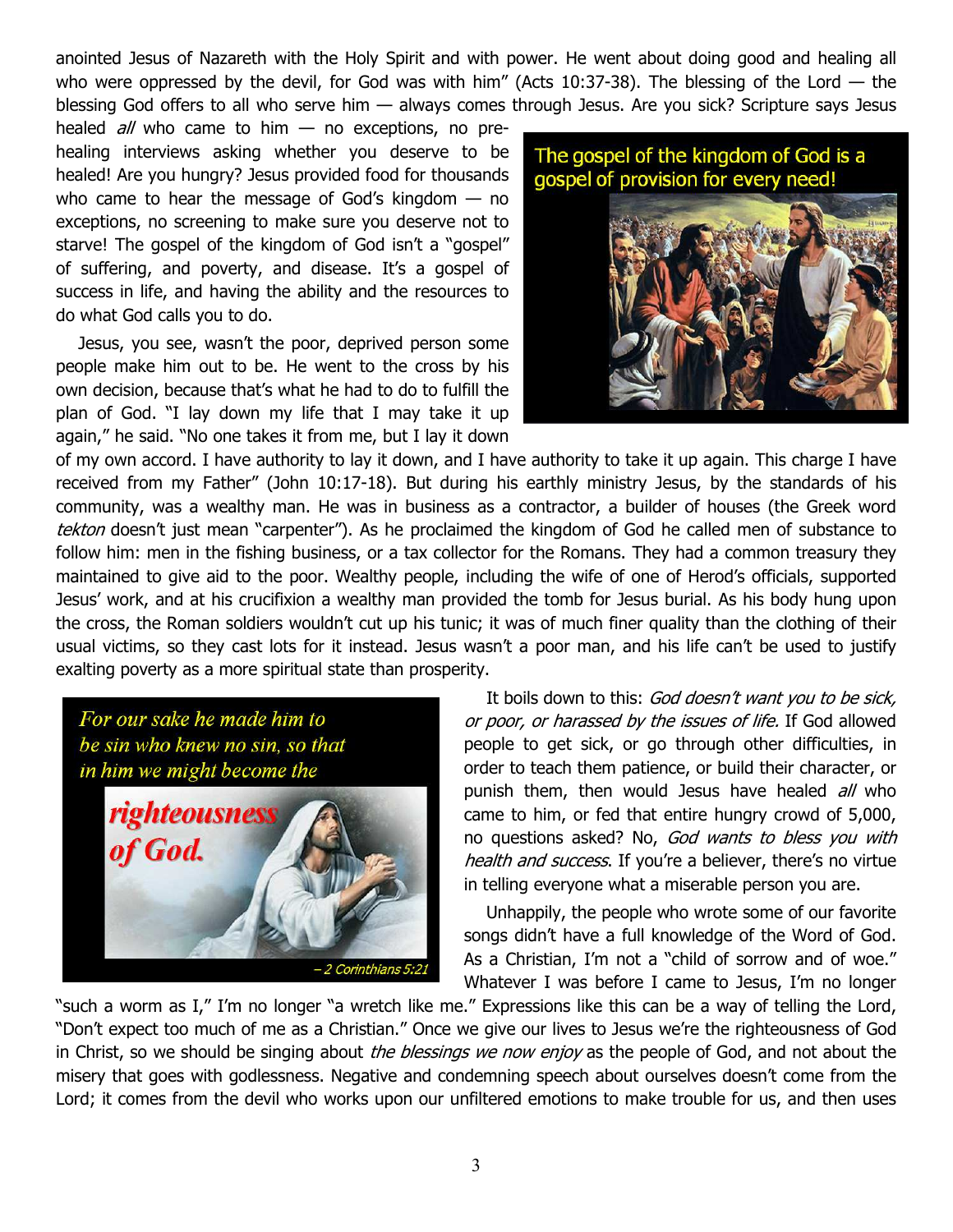our own voice to tear us down. Our mouth builds the highway we travel on through life; let's not give our mouth to Satan so he can build a road that takes us to discouragement and defeat.

But now we come to James, who opens this chapter with these words: "Come now, you rich, weep and howl for the miseries that are coming upon you. Your riches have rotted and your garments are moth-eaten. Your gold and silver have corroded, and their corrosion will be evidence against you and will eat your flesh like fire" (5:1-3). If God wants to bless us with a prosperous life, so that we have the resources we need to bless others and promote the gospel of God's kingdom, then whom is James talking about?

We know, from the New Testament, that there were some wealthy people in the early church. Paul wrote to the Corinthians, "For consider your calling, brothers: not many of you were wise according to worldly standards, not many were powerful, not many were of noble birth" (1 Corinthians 1:26). If "not many" were eminent, then *some* were. Purple fabric was expensive in the ancient world, and only the wealthy could afford it; yet Lydia, who opened her home to the Christians of Philippi, had a business dealing in purple (Acts 16:14). Philemon, to whom Paul wrote the letter bearing his name, was apparently well-to-do and owned slaves. Paul sent the runaway slave Onesimus back to him



as a fellow Christian, because (as he wrote to the Galatians) in Jesus "there is neither Jew nor Greek, there is neither slave nor free, there is neither male nor female; for you are all one" (Galatians 3:28). The remarkable feature of the young church, and one that threatened Roman society, was that social rankings the rest of the world honored had no place; rich and poor, slave and free worshiped together.

Luke was able to put together his two-volume work, the Gospel and the Acts, because a wealthy man named Theophilus financed its publication, and is named at the beginning of each volume. By the way, it's sometimes said that Paul wrote more of the New Testament than anyone else but that's not true; by volume, Luke actually wrote more. And it was a wealthy Christian who made that possible. So there were rich people in the New Testament church who were committed followers of Jesus; whom, then, is James talking about when he condemns the rich?

We need to place ourselves into the environment of the Jerusalem congregation, of which James was the head. There, in the center of Jewish authority, the church was in a threatening situation. As we saw in chapter 2, some of James's brethren might have liked to welcome rich people into their church and give them preferential treatment because they might give status to the church in a hostile environment. But most Jerusalem Christians were persecuted and, as a result, were poor. That's why, wherever Paul was spreading the gospel in the Mediterranean world, he was also collecting an offering to help the "saints" of Jerusalem.

So I think the rich people James is upbraiding aren't rich Christians, but people of influence in the local Jewish community  $-$  the orbit in which James operated  $-$  who were taking part in the mistreatment of Christians. "You have condemned and murdered the righteous person," he says, "He does not resist you" (5:6). Whether any of *those* people ever got James's message I don't know, but I don't think he was condemning Christians because of their wealth when he wrote what he did. I come back to what I said before: the Lord doesn't want you to be poor, *he wants you to prosper*. He wants to bless you with whatever you need to do what he's calling you to do, and along with that to bless others in their need and also to provide for the work of the gospel. If we grasp for money in order to live "in luxury and in self-indulgence," as James says, then James's harsh words indeed apply to us. But if we seek the Lord's blessing in order better to equip ourselves to do his work, then we can expect to receive what we need from his open hand. (Exactly how we seek that blessing is a topic for another message.)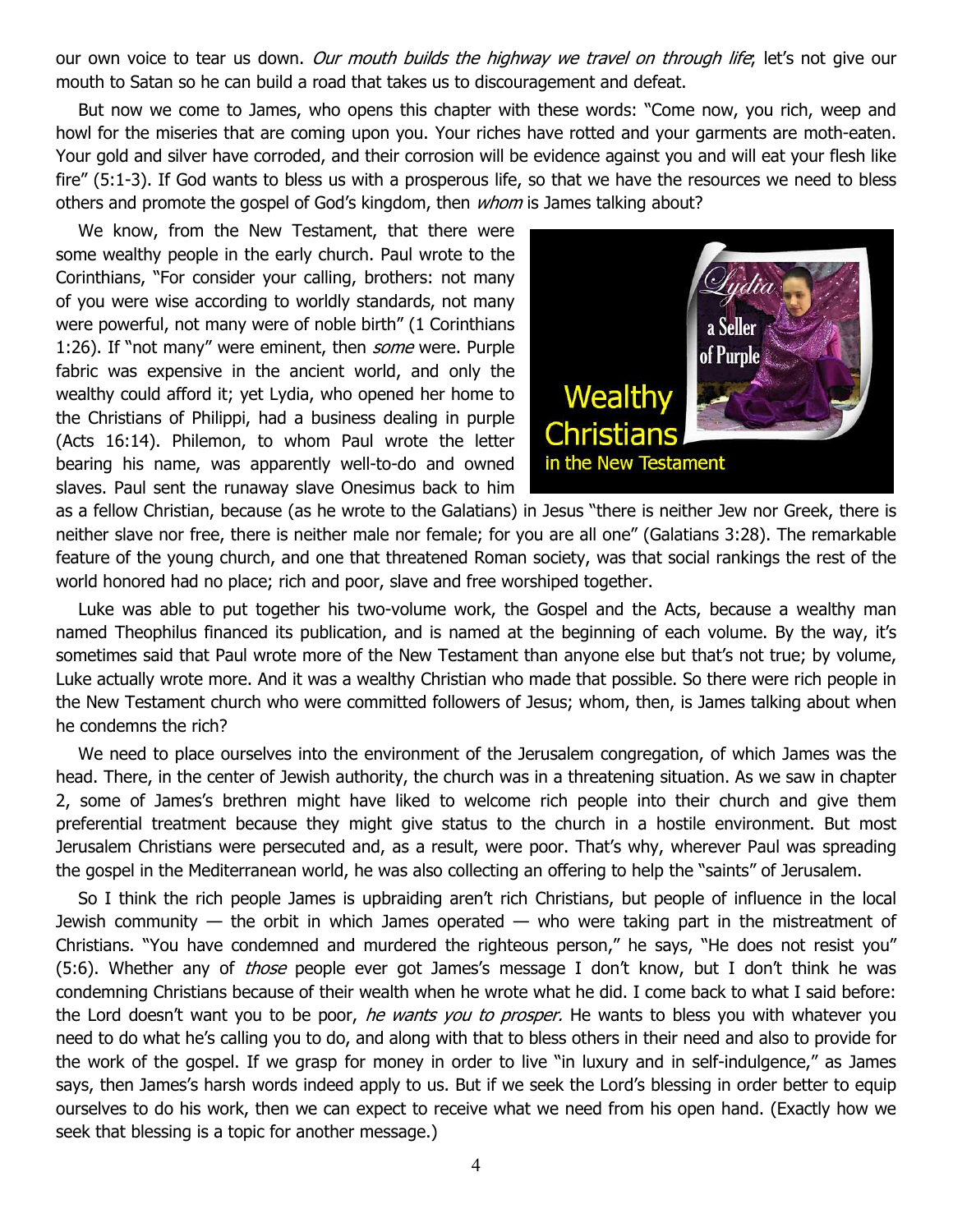"Is anyone among you suffering? Let him pray. Is anyone cheerful? Let him sing praise."  $-$  James 5:13



And the Lord also doesn't want us to be sick! James takes up that topic near the end of his letter, with specific instructions on how to deal with illness. He begins, "Is anyone among you suffering? Let him pray. Is anyone cheerful? Let him sing praise" (5:13). What's our first response when we feel we're suffering, from whatever cause? My guess is that, for most people, the first response is to complain and then go tell everyone else how badly off we are. But the first response of the Christian is to take the situation to the Lord in prayer  $-$  the right kind of prayer. Some of our praying is no better than complaining; in fact, sometimes when we pray we're just trying to get God to feel as bad about our situation as we do! But that's not very

helpful, is it? We need to pray in faith, receiving or *taking* the answer he provides. We need to pray cheerfully, as James says  $-$  and if we're cheerful, then we *sing praise to God*. You may not think you can sing, but I assure you that whatever sound you're able to make the Lord will receive as joyful singing. Giving praise to God is healing in itself, because it takes the spotlight off our hurts and puts the focus on God. So don't wait to feel happy before you sing; sing first, and then you *will* be happy.

James then asks, "Is anyone among you sick?" Now, why does he have to ask? In many of our churches today, the question might be, "Is anyone here *not* sick?" The gospel of Jesus is a gospel both of spiritual renewal and physical healing; they're part of the same package. Scripture says, "By his stripes we are healed." What Jesus did on the cross brings resurrection life to our entire being, not our spirits only but also our bodies which are one day going to be transformed in God's new creation. In the Gospels, whenever Jesus meets people, he heals all of them, not just the "spiritual" part of them; and Hebrews 13:8 reminds us that "Jesus Christ is the same yesterday and today and for ever."

So, for the Christian, *complete health is the norm and not the exception*. Yet we live in a world that doesn't understand that God created people to be healthy and "live long, live strong." There are things in our environment that come against us and cause disease, especially if we don't realize we have the authority to "rebuke the devil" so that he must flee from us  $-$  as James says in the previous chapter. One of the major causes of disease is  $stress -$  doctors will tell you that  $-$  and a principal cause of stress is a feeling of unworthiness, or regret, or guilt. So James offers detailed advice on how the sick person can be healed of his diseases:

Let him call for the elders of the church, and let them pray over him, anointing him with oil in the name of the Lord. And the prayer of faith will save the one who is sick, and the Lord will raise him up. And if he has committed sins, he will be forgiven. Therefore, confess your sins to one another and pray for one another, that you may be healed (James 5:14-16).

These are pretty specific directions, and as Bible-believing Christians we need to follow them. There are three components of this process. First, the sick person needs to be prayed for by the elders, or the leaders, of the church. Healing isn't just a matter between you and the Lord; it's also a matter for the body of Christ, the worshiping congregation. The church as a whole needs to pray for any



 $-$  James 5:14-15

member who is hurting, just as Paul tells the Galatians: "Bear one another's burdens, and so fulfill the law of Christ" (Galatians 6:2). Second, the sick person should be anointed with oil in the name of the Lord. In the